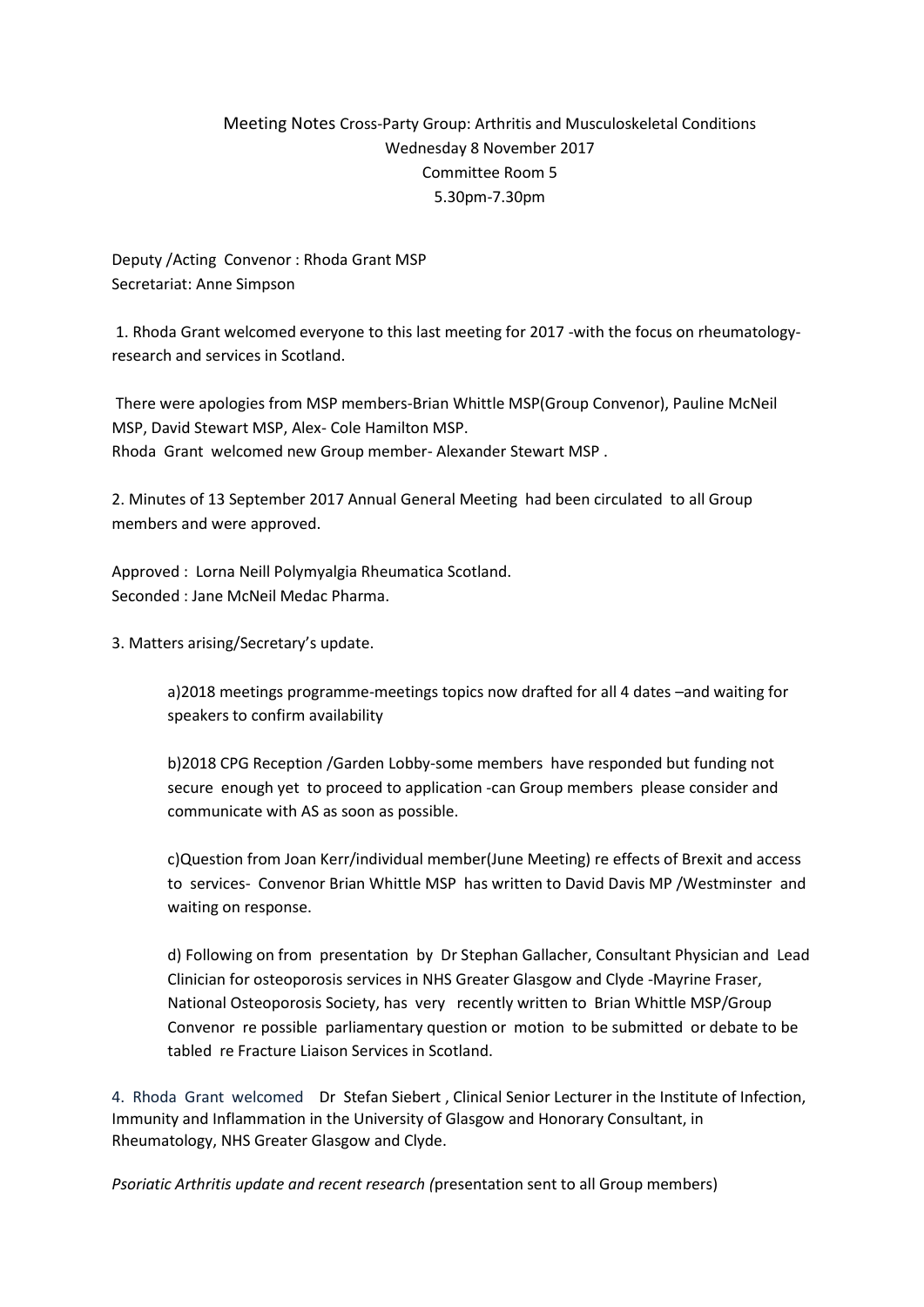Dr Siebert emphasised that psoriatic arthritis is a complex conditions and can affect any age and will vary from person to person. The main points from presentation were:

The accompanying fatigue and depression not so well treated.

A psychologist in a clinic setting would be very beneficial but hard to prove cost effective.

Biologics have transformed treatment but come at a cost both to patient and to NHS.

GP knowledge not as good as it could be.

There is always the question of how aggressively to treat.

Huge advances but significant unmet need.

PsA treatment needs a stratified medicine approach

Moving towards pathogenesis-led therapeutics.

How to get the right patient the right treatment at the right time.

The Scottish Psoriatic Arthritis Observational Study (SOPHOS) and Immune-Metabolic Associations Study in PsA (IMAPA) study are indications of how Scotland will be at the forefront of improving outcomes for people with PsA.

Janice Johnson/individual Group Member (former Cross Party Group :Psoriatic Arthritis-now closed) asked if a new SIGN Guideline(Scottish Intercollegiate Guideline Network) is needed ?

Dr Siebert indicated that the upcoming NICE quality standards for spondyloarthritis should be of benefit .

( This quality standard is expected to publish in June 2018 and will cover diagnosis and management of spondyloarthritis . Spondyloarthritis is a group of inflammatory conditions that have a range of manifestations)

Maureen McAllister/ Arthritis Care Scotland commented that although medicines can be expensive, they can keep people in work. Employers do not have a good understanding of the various MSK conditions and what might be required to support people to keep working.

5. Rhoda Grant welcomed Dr Jane Gibson, Consultant Rheumatologist NHs Fife for the past 20 years and Head of the Rheumatic Diseases Unit.

*The Fife Quick Pathway for Giant Cell Arteritis-fast track to diagnosis and treatment( (*presentation sent to all Group members *).*

Dr Gibson described how GCA is the most common inflammation of the blood vessels in adults in Europe.

It is disease of the elderly affecting large vessels especially temporal arteries and other extracranial branches of the carotid arteries.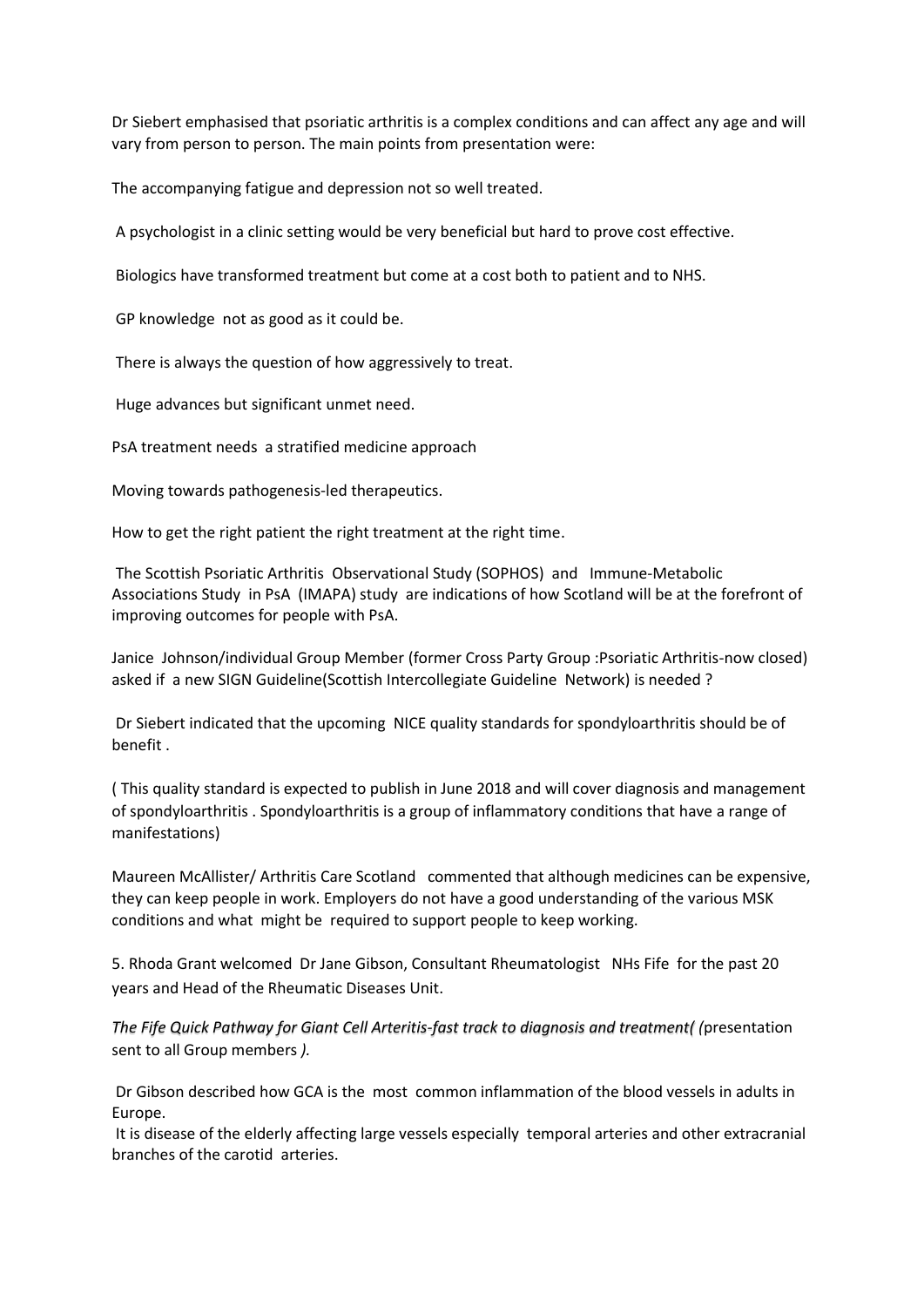The conditions presents with a variety of symptoms New onset Headache Visual loss Scalp tenderness Jaw claudication Weight loss Fever/sweats Polymyalgia rheumatica (PMR)

Audit in NHS Fife had revealed weakness in the care pathway- with the impact on individuals losing their sight – and resulting in loss of independence-but also with the implications for NHS and Social care services .

The new fast track pathway has improved outcomes – is cost effective and for the patient – preventing blindness--but GCA is a consultant diagnosis and there is a shortage of rheumatologists . Specialist training was needed prior to implementation and awareness of the new service has had to be widely disseminated throughout primary and secondary care.

Re Scotland-This fast track pathway is currently only available in NHS Fife.

Dr Gibson proposed questions to the Cabinet Secretary for Health as follows:

- Does the Cabinet Secretary know how many individuals lose sight in one or both eyes, due to GCA, each year in Scotland?
- Will the Cabinet Secretary provide both encouragement and financial support to Rheumatology departments in Scotland for the provision of staff training and ultrasound machines which would allow a Fast Track pathway to be made available for all those presenting with symptoms suggestive of GCA?

Lorna Neill ((PMR-GCA Scotland )was particularly concerned about the lack of awareness of the condition by GPS - also considering the shortage of rheumatologists throughout Scotland.

Rhoda suggested letter to be drafted to Cabinet Secretary for Health and Sport-Group members agreed.

### Meeting Break - 5 minutes

## 6. Rhoda welcomed Dr Ruth Richmond ,(RR) Consultant Rheumatologist, NHS Borders and current President of The Scottish Society of Rheumatology .

Dr Richmond described how a project is now underway aiming to improve the quality of care provided to rheumatology patients in Scotland. A quality registry is now being introduced that will facilitate symptom tracking, self-management, shared decision-making during clinical interventions and recording of outcome measures.

(An estimated 60,000 people in Scotland have a rheumatology diagnosis, placing substantial burden on the health care system and reducing patients' quality of life. Many of these patients have difficulty accessing the information and resources they need to maintain their health.)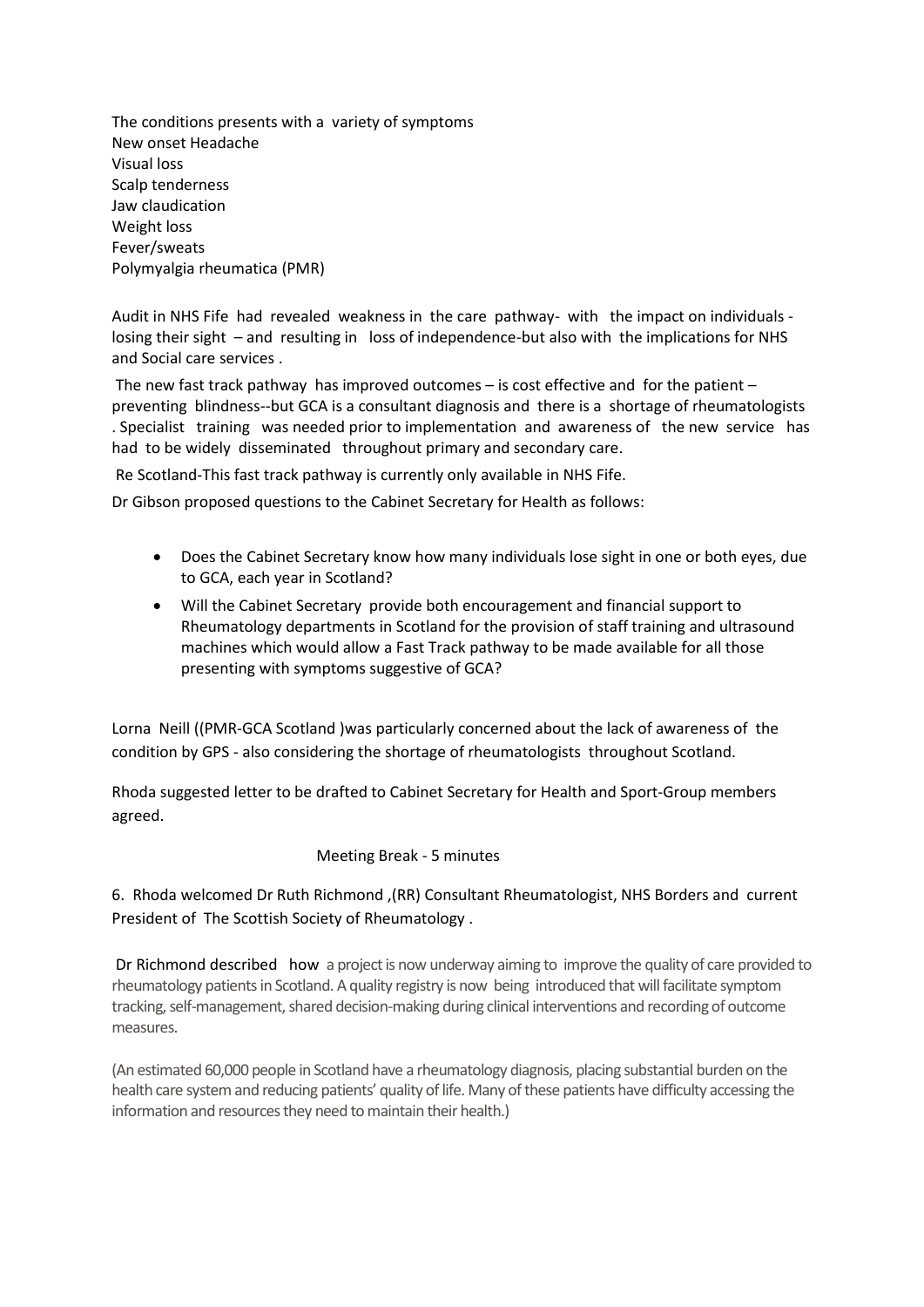This project, led by Healthcare Improvement Scotland , in partnership with the Scottish Society for Rheumatology, the Health Information Centre and The Dartmouth Institute , will build on the learning from countries such as Sweden, where quality registries have been shown to lead to improvements in outcomes.

The quality registry will be piloted in two health board clinics in Scotland-NHS Lanarkshire and NHS Greater Glasgow and Clyde.

Group secretary indicated that Dr Elizabeth Murphy is already confirmed to update the Group on the project at the November 2018 meeting.

Iain Macdonald (NASS) felt that this would also be useful for other conditions

Dr Siebert reminded of the need to manage expectations. For example, his unit sees very complex cases so therefore t hose results may be poor-and necessary therefore not just to compare numbers .

Sheila Macleod (NRAS) welcomed this development-feeling one aspect of the project would be to act as a driver to make the patient/doctor relationship better long term.

Sheila Macleod CPG Group Member on behalf of the National (UK) Rheumatoid Arthritis Society then contributed to the session providing some update on:

### *Scottish Metrics for the Assessment of Rheumatoid Arthritis Treatment (SMART)*

In September 2016 an initiative called SMART (Scottish Metrics for the Assessment of RA Treatment) was launched. It had been designed by a partnership working group which included clinicians (Scottish Society of Rheumatology), patient organisations (NRAS and Arthritis Care) and the pharmaceutical industry (Roche Products Ltd). The aim of SMART was to improve the quality of RA management in Scotland by means of collecting, recording and examining information gathered in routine clinic appointments. This system has been in place for a year and, in light of experience, is being relaunched .

So far, only newly diagnosed patients have been included. The second initiative – launched in October - will focus on people with established disease (diagnosed one year or more ago). Where SMART measures patient outcomes, this is looking for information and views on people's experience of the treatment and care they receive; these will be used as a basis for developing the best possible rheumatology service in line with the wishes, needs and priorities of people with the condition.

For further information, Sheila commended members to look at the 2 videos available on NRAS website- one with Dr Neil McKay from the Scottish Society for Rheumatology and the second with Sheila , John Paton and colleagues/ NRAS Scottish Ambassadors. wwwnras.org.uk

### 7. Any other business /secretary's update

a)Iain Macdonald, National Ankylosing Spondylitis Society(NASS) announced that Debbie Cook, Chief Executive of NASS is leaving the Charity after a number of years .

Anne offered to send a letter on behalf of the Group wishing her well for the future-all approved.

b)Cross Party Group :Chronic Pain- Cross Communication continues with Group Secretary, Dorothy - Grace Elder.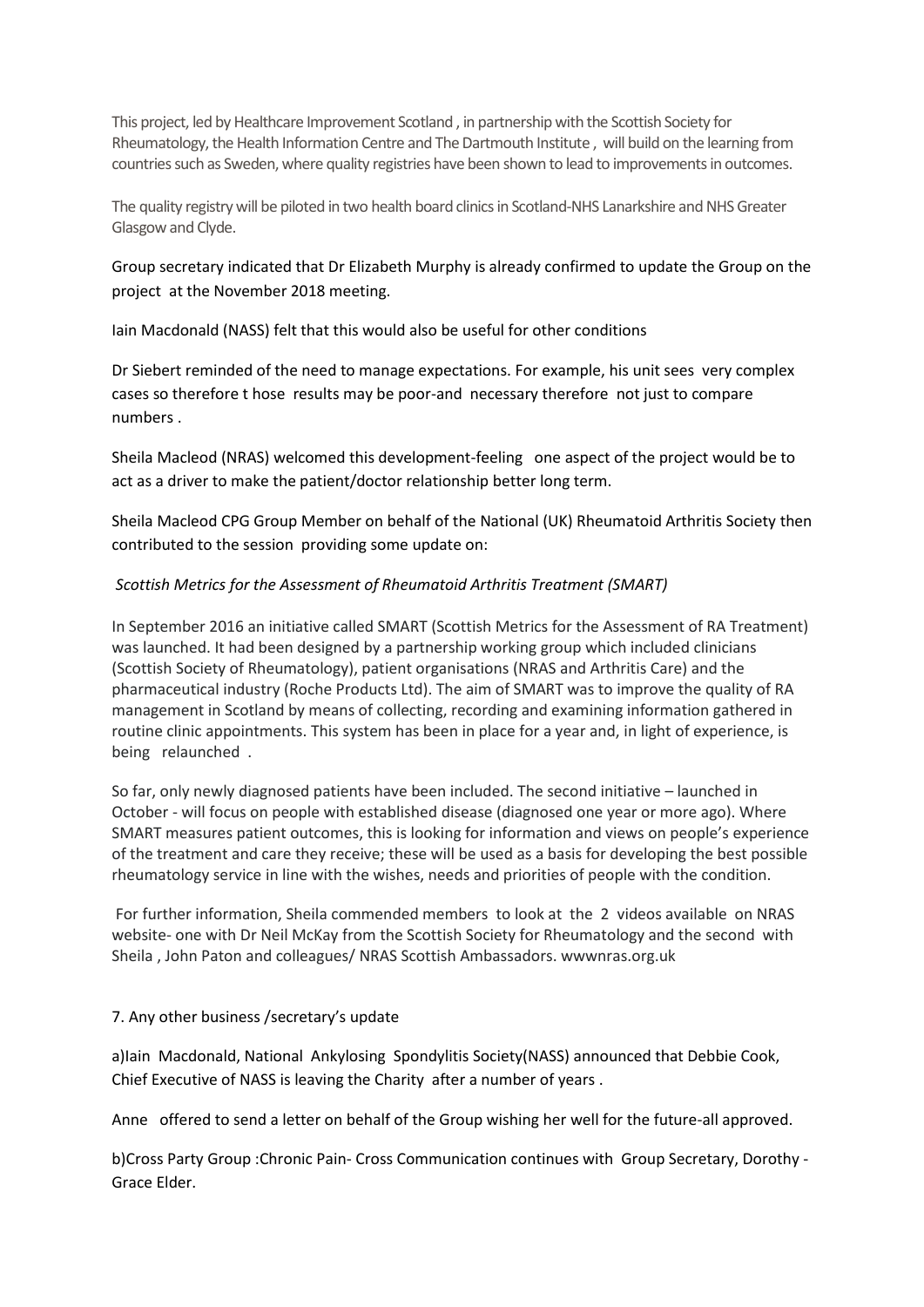Anne thanked Group members who have responded to the consultation on the DRAFT document- *Quality Prescribing for Chronic Pain – A guide for Improvement -*by the closing date of 3 November.

Background to draft document as forwarded by Dorothy-Grace Elder:

*The Effective Prescribing and Therapeutics Branch of Scottish Government has been developing a document on Quality Prescribing for Chronic Pain – A guide for Improvement. This is aimed at Prescribers, Boards and Clusters in NHS Scotland. The document has been developed by a working group with representatives from pain consultants, GPs, physiotherapists, prescribing advisors and patients (through Pain Concern)and aims to promote high quality prescribing of analgesic medicines and, equally importantly, to promote non-pharmaceutical therapeutic approaches to management of chronic pain.*

#### 8. Summary of 2017 meetings and close

.

Rhoda Grant gave a brief overview of the wide scope of topics presented during 2017- for example how an increasingly ageing population is increasing the burden on NHS and Social Careorthopaedic initiatives in progress to improve efficiency, save money but also improve the patient experience- but concerns remaining around resources and timely access to services- how the increasing obesity epidemic in the Scottish population and unhealthy lifestyle choices may influence the development and management of arthritis and MSK conditions -various reports from Arthritis Care re Scotland, the National Ankylosing Society and National Rheumatoid Arthritis Society have been presented reflecting the difficulties facing people with Arthritis and MSK conditions to manage their conditions and sustain and remain in employment.

Rhoda Grant reminded members that the first meeting of 2018 is on Wednesday 21 March at 5.30pm when we will hear from Andrew Fell , Paediatric Nurse Specialist and Dr Elaine Morrison , Consultant Physician/Rheumatologist . The meeting will focus on children and young people with juvenile arthritis /musculoskeletal conditions , the transition from paediatric to adult services and the work of the Scottish Paediatric and Adolescent Rheumatology Network.

Rhoda thanked this evening's speakers for their contributions and also the various organisations and charities who have covered the cost of refreshments at meetings in during 2017.

Meeting closed at 7.30pm

#### Attending

• MSP Members Rhoda Grant MSP Alexander Stewart MSP

- Speakers
- Dr Ruth Richmond NHS Borders
- Dr Stefan Siebert NHS Greater Glasgow and Clyde
- Dr Jane Gibson NHS Fife